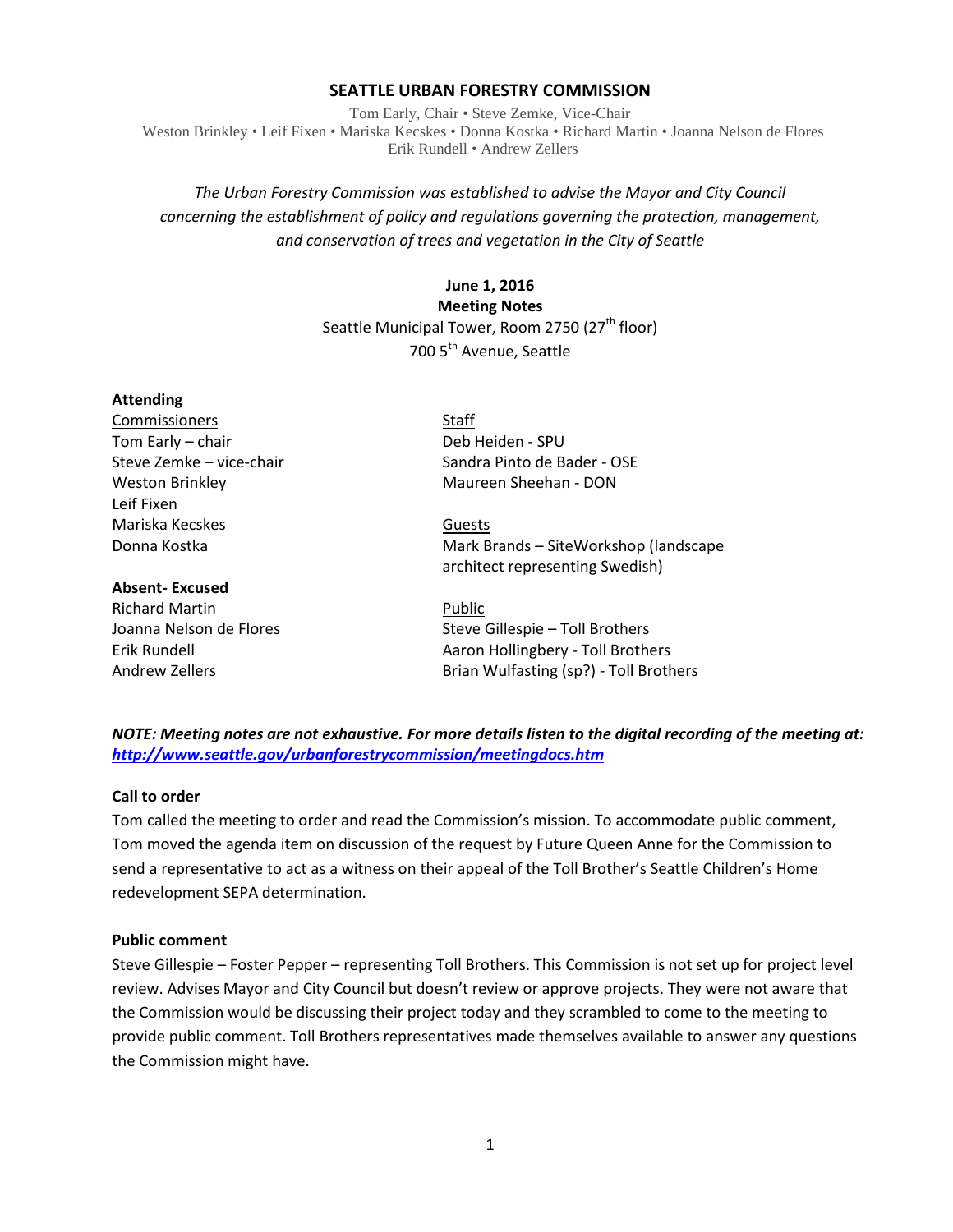Tom – The Commission had previously discussed the request by Future Queen Anne to participate as a witness in the group's appeal of the SEPA determination of the Toll Brothers' project. The Commission was inclined not to participate but Tom wanted to give members the opportunity to discuss.

Sandra mentioned that during her phone conversation with Jeremy Acker from Foster Pepper she clarified that the Commission would not be discussing the project itself but deciding whether or not to send a representative to act as a witness for the community group appealing the SEPA determination.

The Commission agreed that they felt they had already expressed their opinion and recommendation on this project through their letter of recommendation dated December, 3 2014 and will not be sending a representative to act as witness on this appeal.

## **ACTION – Sandra will formally respond to the request by Future Queen Anne.**

UFC question/comment: the UFC is supporting the City's goal to achieve 30% canopy cover. In order get there Seattle needs to protect existing trees and also replace removed trees. What's your general perspective on that as a construction company?

Answer: They believe it should be a balanced approach. They are a for-profit company and need to produce projects that are profitable. They won't be able to make a profit if they decide not to develop half of the property to save vegetation. They value existing, mature trees and try to make that a feature of their development projects. It depends oN the situation that determines what they can and cannot do.

UFC question/comment: what do you think of a policy that might allow for tree removal and have projects contribute to a fund for tree replacement?

Answer: predictability is always valuable. They would be supportive of a policy that provides predictability and allows, for example, transferring canopy cover to other areas.

## **Adoption of May 4 and May 11 meeting notes**

Moved to next week due to lack of quorum.

## **Swedish Hospital First Hill site improvements – Mark Brands**

Mark Brands is the Landscape Architect in the team and will be briefing the Commission the Swedish First Hill site improvements. Mark acknowledged that there is a larger team that has been working with Swedish on this project. This presentation to the UFC would have been more timely when they were going to Design Commission. Nevertheless, they are happy to present to the Commission.

This project provides the community with a robust benefit package. They are doing some creative things that haven't been done before in Seattle.

Alley vacation public benefits summary:

- First Hill mile
- First Hill Park funding
- Public Art along the Mile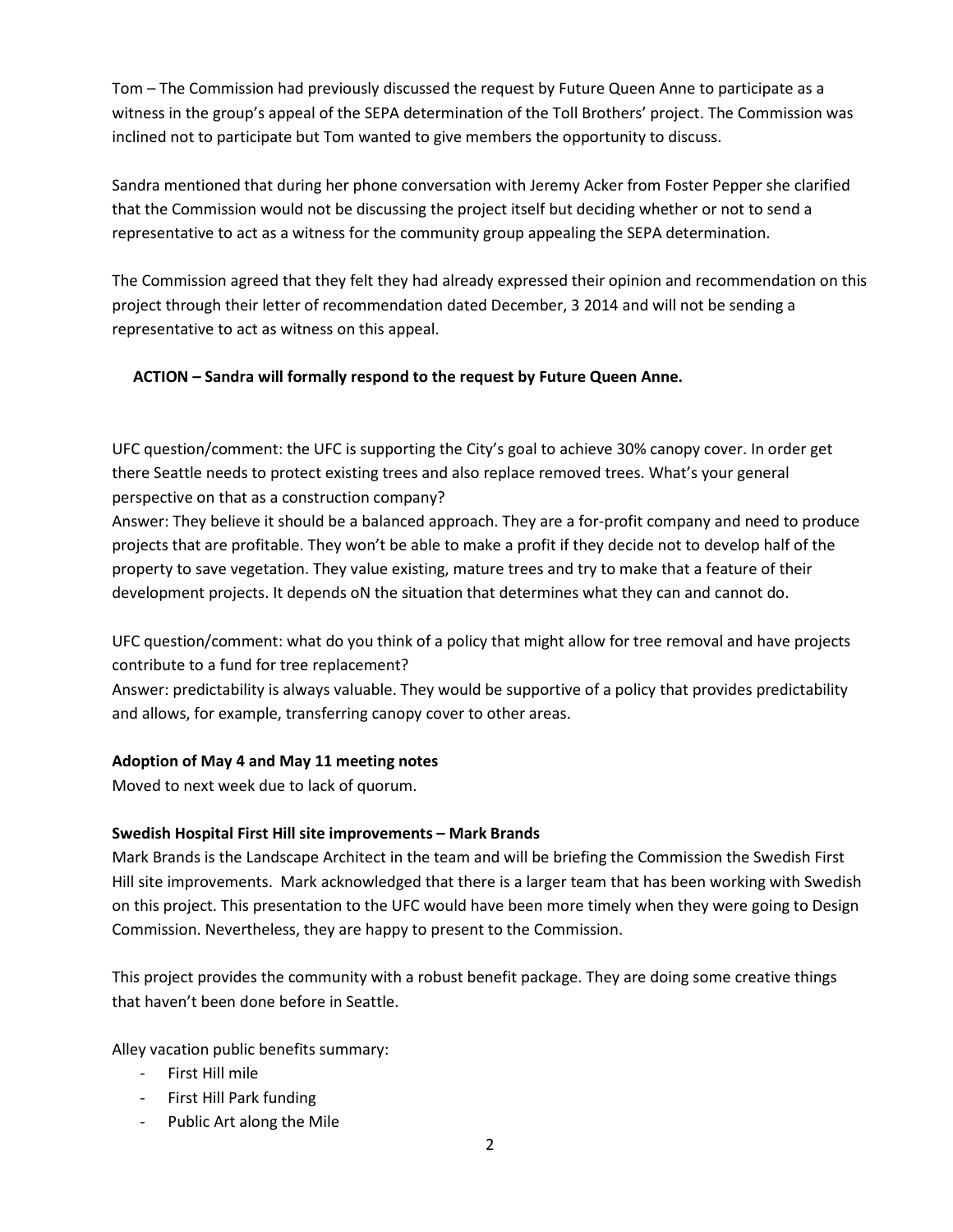- Minor Ave voluntary setback
- Boren Ave voluntary setback
- Columbia St. right-of-way (ROW) enhancements
- Cherry St. ROW enhancements
- Boren and Cherry pedestrian signal
- Minor and James pedestrian signal

Minor Ave skybridge public benefits:

- Minor Ave Garden
- Marion Ave Garden
- Minor Ave Garden public art
- Marion St garden public art
- Minor and Columbia pedestrian crossing improvements
- Minor Ave ROW enhancements

The project team engaged Tree Solutions early on to provide assessment of trees on the property. Examples of decisions made based on the assessment: They are saving two exceptional Horse Chestnuts and are taking away overhead power so that they can accommodate larger canopy trees. They have been coordinating/negotiating with Shane Dewald (SDOT) on the species selection. The project also has rain gardens.

Some of the project elements include:

- The NW tower has two frontages: Marion and Minor. They are preserving several trees based on health and survival likelihood.
- First Hill Mile they are promoting walking in the neighborhood, doing pedestrian safety improvements, bulbs, signage, art and tree improvements. They are creating 8ft-wide planting strips with more space for root zones. They will do selective pruning on the mile section between University and Spring. They are in conversation with SDOT and Parks for the ROW and Park elements of the project.
- There are four blocks on Boylston. The Mile is on the East side of Boylston. There is a block with no street trees that has overhead power lines. Between Spring and Marion there are a couple of Plane trees that will be preserved. There are two surface parking lots that will likely be developed.
- On Broadway they are proposing to remove pavement to provide a contiguous planting strip and improve the root zone for existing trees. Wherever possible they are planting large canopy trees to keep the character of the neighborhood.
- They are going to be air spading certain areas and come back with appropriate filling, especially in areas with mature canopy that is constrained.

UFC question: are you removing parking on other areas of the project? Answer: They are removing parking mostly on their own frontage as to not affect other people's frontage. They are affecting four blocks from James to Madison.

UFC question: the UFC has been looking at the MIMP process and will be providing general suggestions. It's helpful to hear this presentation.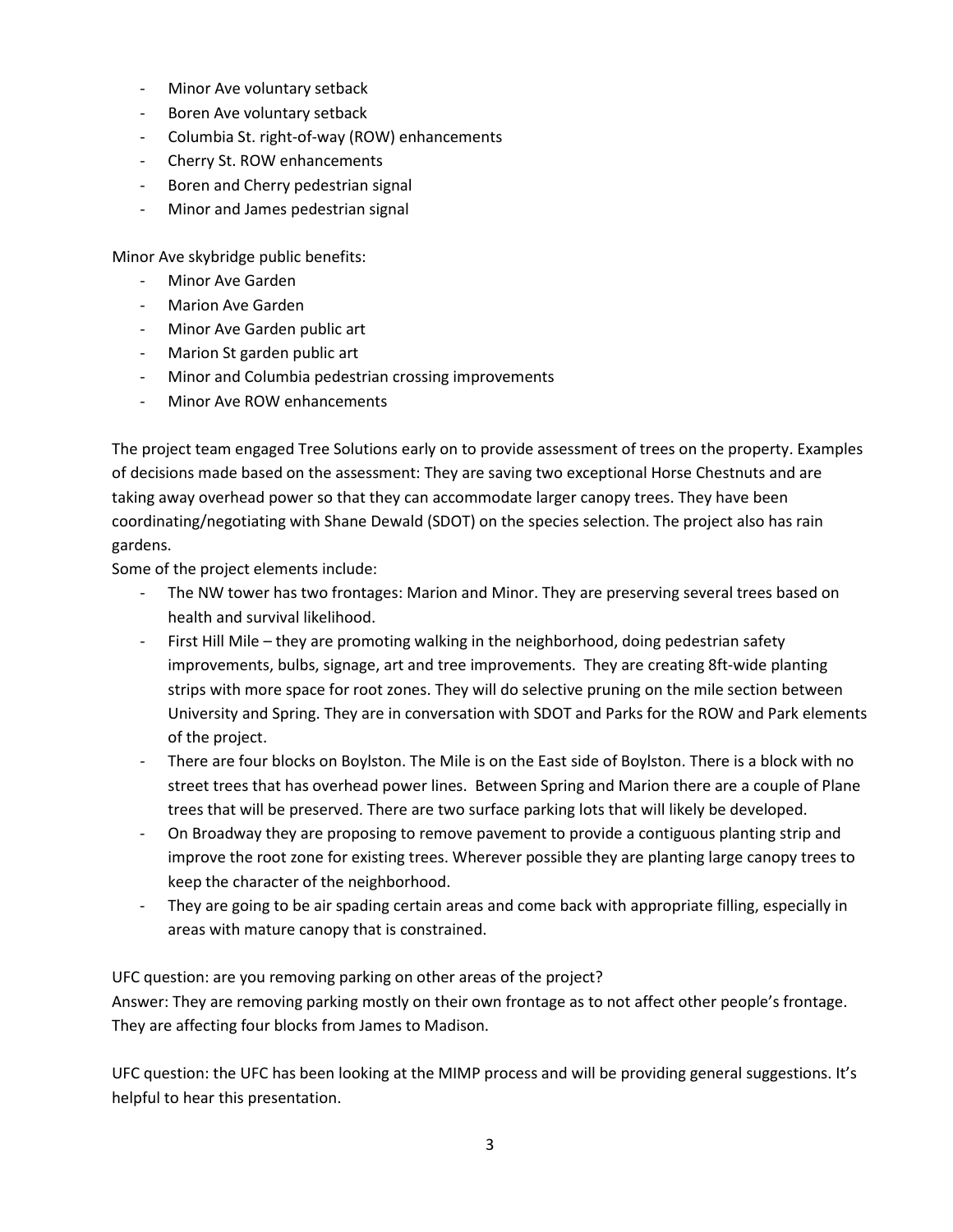Answer: the language in terms of tree canopy in the MIMP guidelines/code is not very strong. Trees and open space would be a good thing to tackle.

UFC question: can you speak about the process to develop the Mile as part of this project? Answer: they have a public realm action plan (SDOT, Parks, SDCI and a community group). The idea came from this plan that promotes walking, exercise, and discovery. Swedish is setting great examples to influence development in the neighborhood. They are very fortunate to have a great community group to work with.

UFC question: Did you find working with the City difficult being that some of these things are so out of the box?

Answer: everybody has jumped on board to make the project good and create an example. The neighborhood allowed this to happen and gave the project the great idea. The most challenging thing was to get people together to work on and having a Project Number to unify efforts was very helpful .

UFC question: Can you provide specific number of trees being removed and planted? Answer: The team will gather that information and send it to Sandra to distribute.

## **SPU budget briefing – Deb Heiden**

The UF work in SPU is broken down between reLeaf and GSP and the management of trees on SPU lands. The total budget comes to \$1,108,000.

UFC question: is non-labor essentially contractors?

Answer: contractor and buying materials and plantings. They are trying to do some advanced planning to regrow the forest through successional plantings and complying with the 2 for 1 tree replacement requirements.

UFC question: who do you direct to do the successional planting? Answer: works with the landscape crew chief.

UFC question: does your budget include watering for Tree for Neighborhood tres? Answer: no, the watering is the responsibility of the property owner that receives the trees. reLeaf sends watering reminders.

UFC question: In the past the Commission encouraged reLeaf to find a way to promote the program on bill inserts.

Answer: the reLeaf Program Manager has worked with SPU and provided tree content to be included on the bill inserts. For example, last summer, when SPU was recommending saving water, the bill insert mentioned that it was important to keep watering young trees using watering bags.

UFC question: What types of trees are being planted in the North transfer station? Answer: The north transfer station is in the process of installing landscape. They are looking at the irrigation and drainage systems. The trees are mostly deciduous.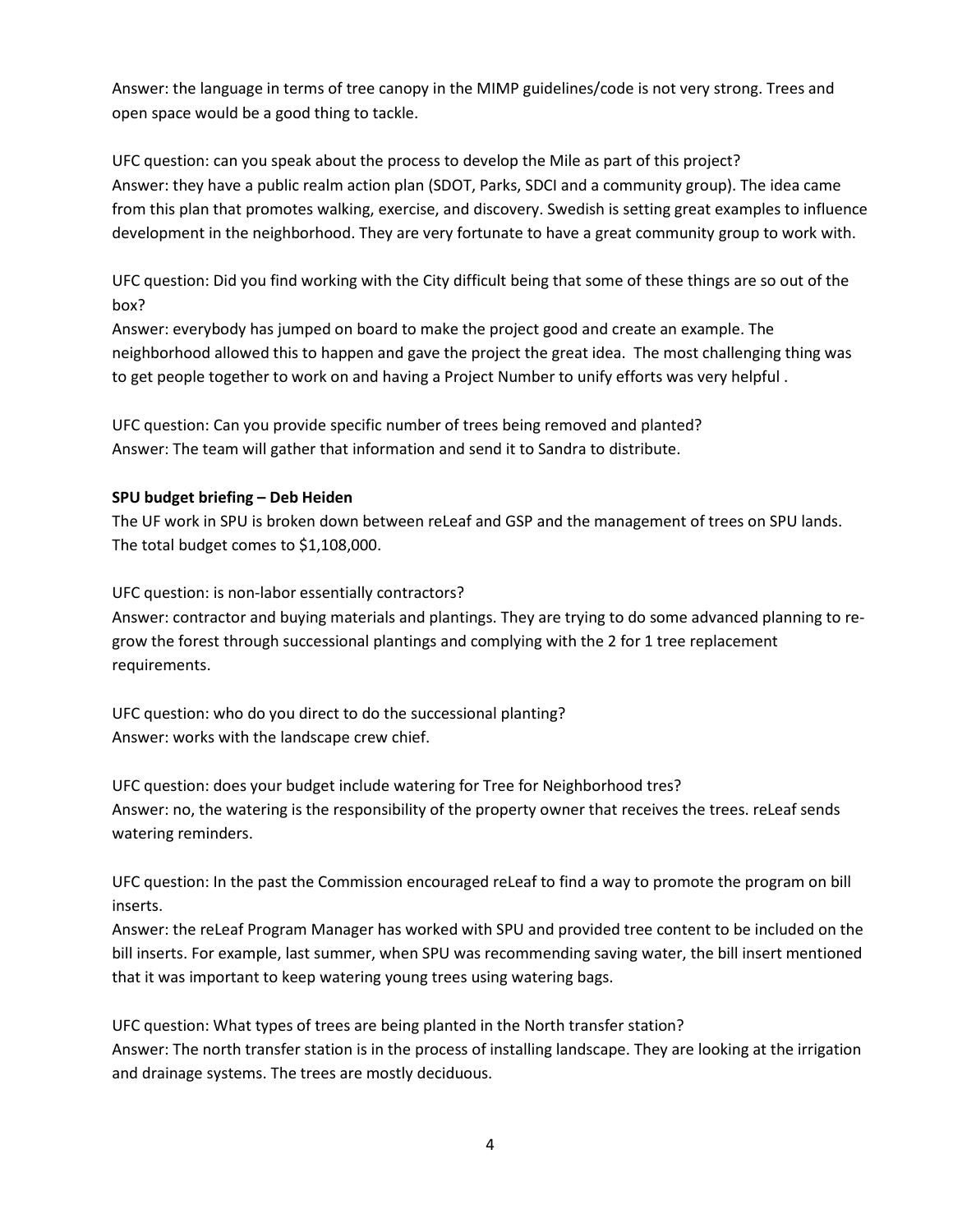UFC question: there is concern about idling while waiting to go in. Answer: the new design will alleviate idling.

UFC question: are all the water reservoirs lids done?

Answer: they are all done, except for the Greenlake property and Volunteer Park which are in a holding pattern. Regarding the Roosevelt reservoir the decision has been made that it will not be used as a reservoir in the future but they haven't decided what the future use of the property will be. Parks would like to have the 11 acres but they can't afford it. There are some great oaks along  $75^{th}$  street.

UFC question: how has the urban forestry budget in SPU been doing overtime? Answer: for reLeaf it has increased. For GSP it has been steady and funding for management of trees is tough. It has been a struggle to keep it in place even though they are adding acres of land to manage every year.

UFC question: is the one crew for all SPU properties? Answer: doesn't include watersheds. We have the smallest staff per acre in the city.

UFC question: have you figured out when is the average time when you can go back to a tree to maintain? Answer: they maintain younger trees through establishment (three years). The rest get pruned between 10- 20 years depending on the location.

UFC question: when community members want to prune trees on SPU property, who do they go to? Answer: Deb reviews and approve and usually doesn't allow people to prune trees. They are in negotiation with Friends of Meadowbrook. They struggle with management of volunteer activities on the 14 acres at that location. SPU has a minimum presence and they often run into conflicts with the public due to the legacy of having allowed people to do pretty much whatever they wanted to in the past. They are working with GSP to train forest stewards and manage them through reLeaf.

UFC question: do you know what canopy cover you have in your 200 acres? Answer: they don't have an updated inventory.

UFC question: Are you aware of any new thoughts within SPU regarding minimizing the footprint and tree impacts of SPU utility pipes and infrastructure.

Answer: she always tries to accommodate the largest appropriate tree. They have many challenges in First Hill, Downtown and Capitol Hill because the age of the mains, which are very fragile and break very easily. If they are not replacing the main there is not much they can do. If those mains were to fail it would be catastrophic.

UFC question: what would be the first thing you'd like to add to your program?

Answer: they are happy to have reLeaf in the department. It was just Deb and her group for decades. During her first 10 years in the utility, Deb was the only gardener for all the properties. She would love to have a certified arborist on staff with the appropriate equipment to manage and maintain SPU trees and that this would be their dedicated work load. When they try to get someone in with those credentials, they get to be a senior lead and get frustrated for not being able to do the work (hard to retain staff).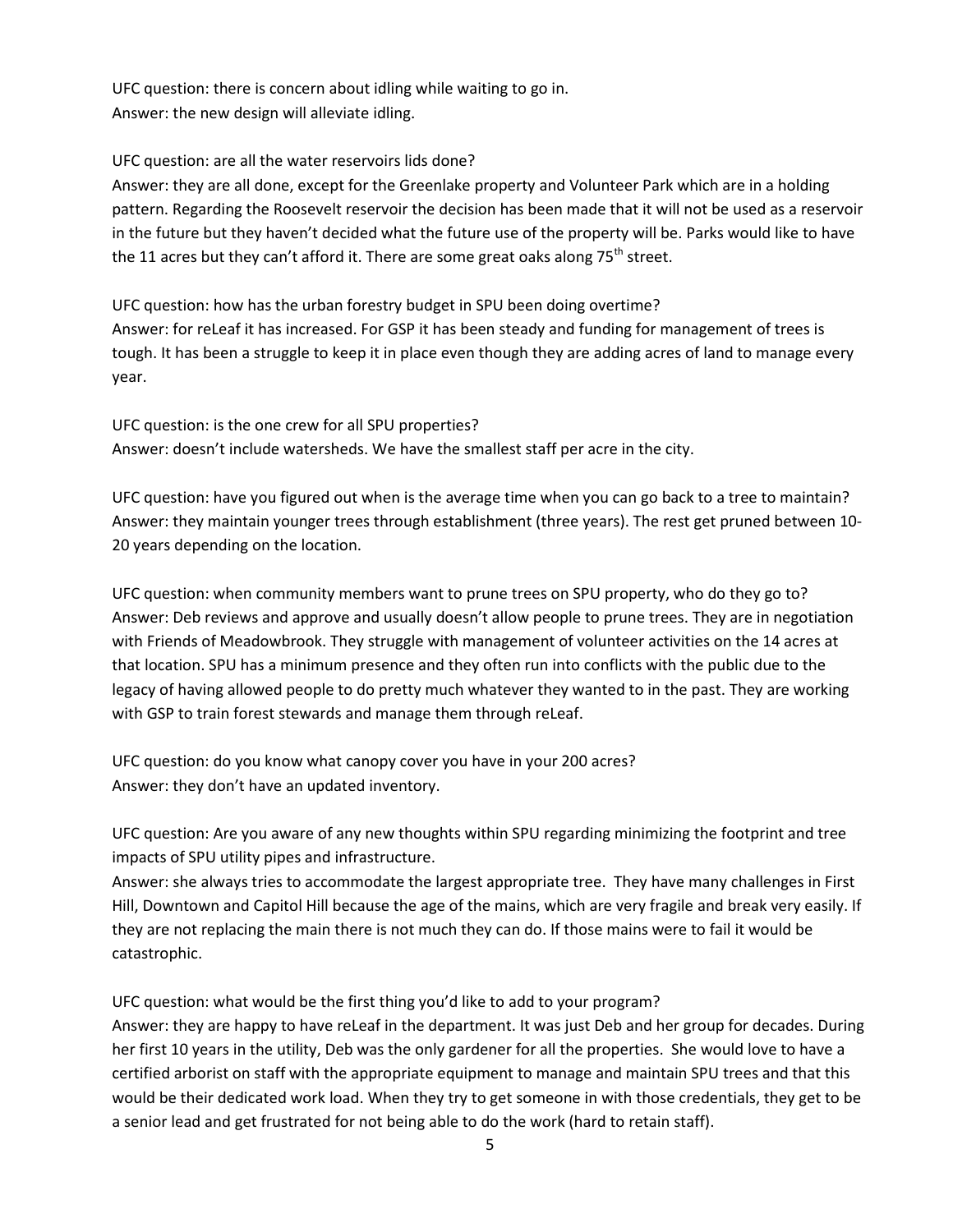UFC question: who is in charge of what's going on with the open ditches in north Seattle? Is it SPU or SDOT? Answer: it's Deb's group. Maintaining the ditches helps with water quality. They could also create culverts. The GSI structure is being installed in the upstream areas of watersheds. There is significant planting in Thornton Creek Watershed.

Next week Deb will take the UFC to West Seattle to share what's going on a couple of sites including a detention facility with a creek and detention pond.

## **MIMP letter of recommendation – continues and possible vote**

Tom walked the UFC through the proposed revisions to the MIMP letter of recommendation. **ACTION: A motion to approve the revised letter of recommendation as written was made, seconded, and approved.**

### **Get Engaged interview participation**

The Commission agreed to have Tom and Sandra participate in the interview panel to choose the next Get Engaged member.

## **Toll's Seattle Children's Home redevelopment approved proposal**

The Commission agreed that they have fulfilled their mandate to advise City Council and the Mayor when they issued the December 3, 2014 letter of recommendation. They agreed not to send a Commission representative to be a witness for the Future Queen Anne SEPA appeal.

### **Public comment**

None

### **New Business:**

Tom went to a tree walk in the Central District. He was very impressed with the lead (a retired political science professor) who spoke about the significance of trees from a non-biological perspective. There is a lot of value to going to a 'curated' tree walk.

Steve's neighbor wants to remove a conifer so he doesn't have to deal with needles on his roof. The pruning would leave it very unbalanced. Are there guidelines?

Tom mentioned that the ISA says not to remove more than 25% of the tree. But the proposed trimming will not solve the needle problem. Trees have leaves and needles.

### **Adjourn**

**From:** Amanda Shellenberger [\[mailto:ashellenberger@anchorqea.com\]](mailto:ashellenberger@anchorqea.com) **Sent:** Wednesday, May 25, 2016 9:58 PM **To:** PRC **Cc:** Pinto de Bader, Sandra; Juarez, Debora **Subject:** Project 3022961 - Removal of Significant and Exceptional Trees

To Whom it May Concern –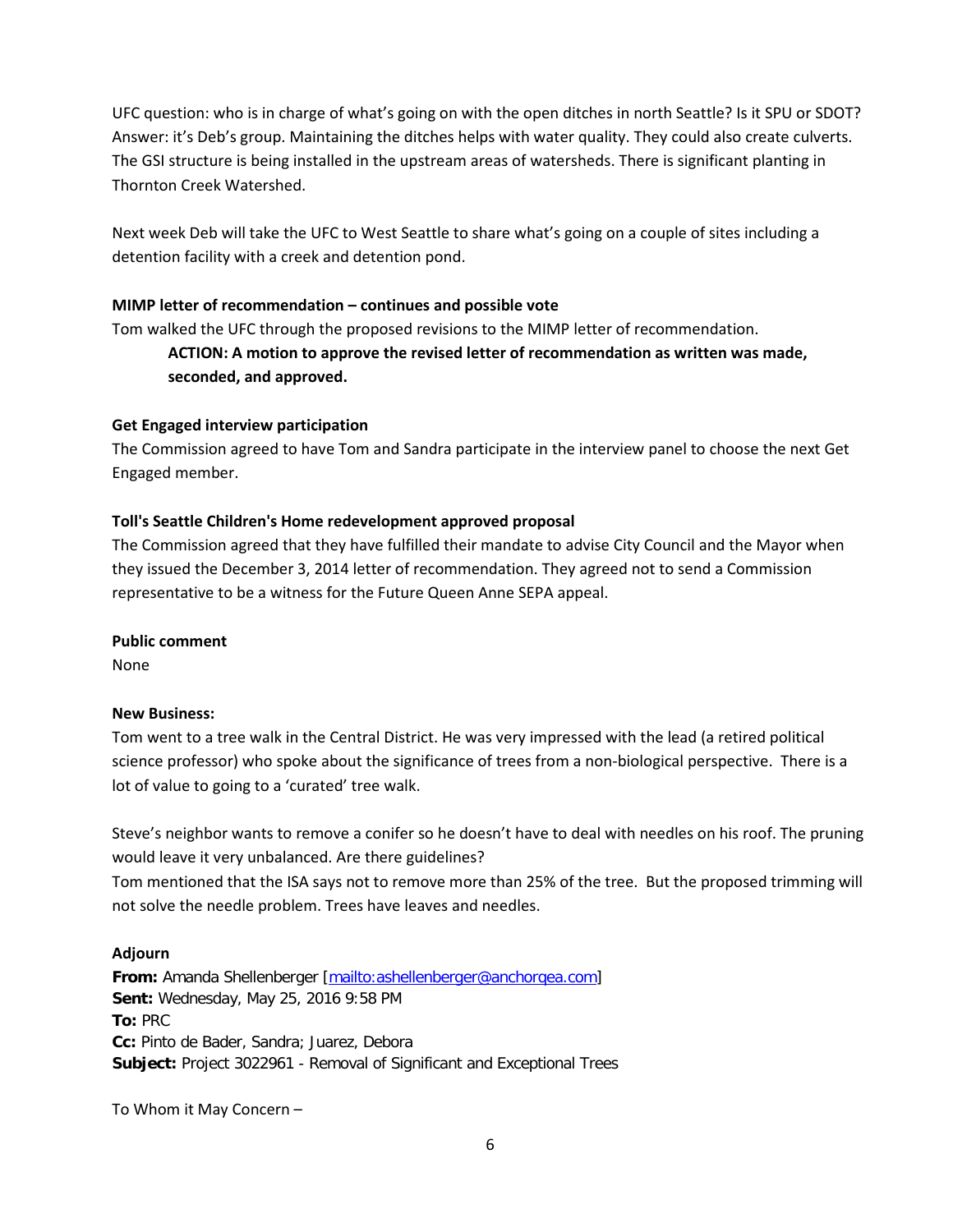Thank you for soliciting comments on this project. I am the homeowner of 8524B which is one of the townhomes immediately south of the (8532) lot. I am concerned that the proposed development will inadequately preserve the existing mature trees that provide tremendous value in ecological services (not to mention irreplaceable beauty) to the neighborhood. The proposed removal of so many significant and exceptional trees will irreparably harm the character of the neighborhood and should be avoided and minimized. One of the things that attracted to me this neighborhood is the care in which other lots have been developed while leaving established significant and exceptional trees in place. Removal of so many trees is in direct conflict with Urban Village Policy (UV51) which, "Promote[s] sustainable management of public and private open spaces and landscaping including preserving or planting native and naturalized vegetation as appropriate to the landscape…." The tree canopy provides much needed shade and shelter for wildlife, privacy in a neighborhood that has been asked to bear a greater burden of density than others, and a hospitable microclimate in the heat island associated with the SR-99 Aurora transportation and commercial corridor. While I understand that preservation of all the existing vegetation on the site may not be practicable, I feel that there is a statutory and policy driven imperative to preserve the established tree canopy as well as the privacy of existing neighbors. I have a large picture window facing north and overlooking the 8532 lot. Currently one of the significant trees is immediately outside my window which creates a good buffer between me and my neighbor. There is also very large tree in the rear of the lot that makes up large portion of the tree canopy on the block. I believe that these trees should be preserved. (Please see figure below from Google maps showing tree canopy of referenced trees circled in red.) Any replacement trees that can be planted will take decades to reach maturity if they survive. The city's record of enforcing tree removals outside of development is atrocious. The use of replacement trees as mitigation for the removal of existing trees is unlikely to result in the replacement of the shade, habitat and privacy functions that the existing trees provide. Thank you for your consideration of these concerns. Please feel free to email me or call me anytime with questions.



**Amanda Shellenberger, P.E. ANCHOR QEA, LLC** [ashellenberger@anchorqea.com](mailto:ashellenberger@anchorqea.com) 720 Olive Way, Suite 1900